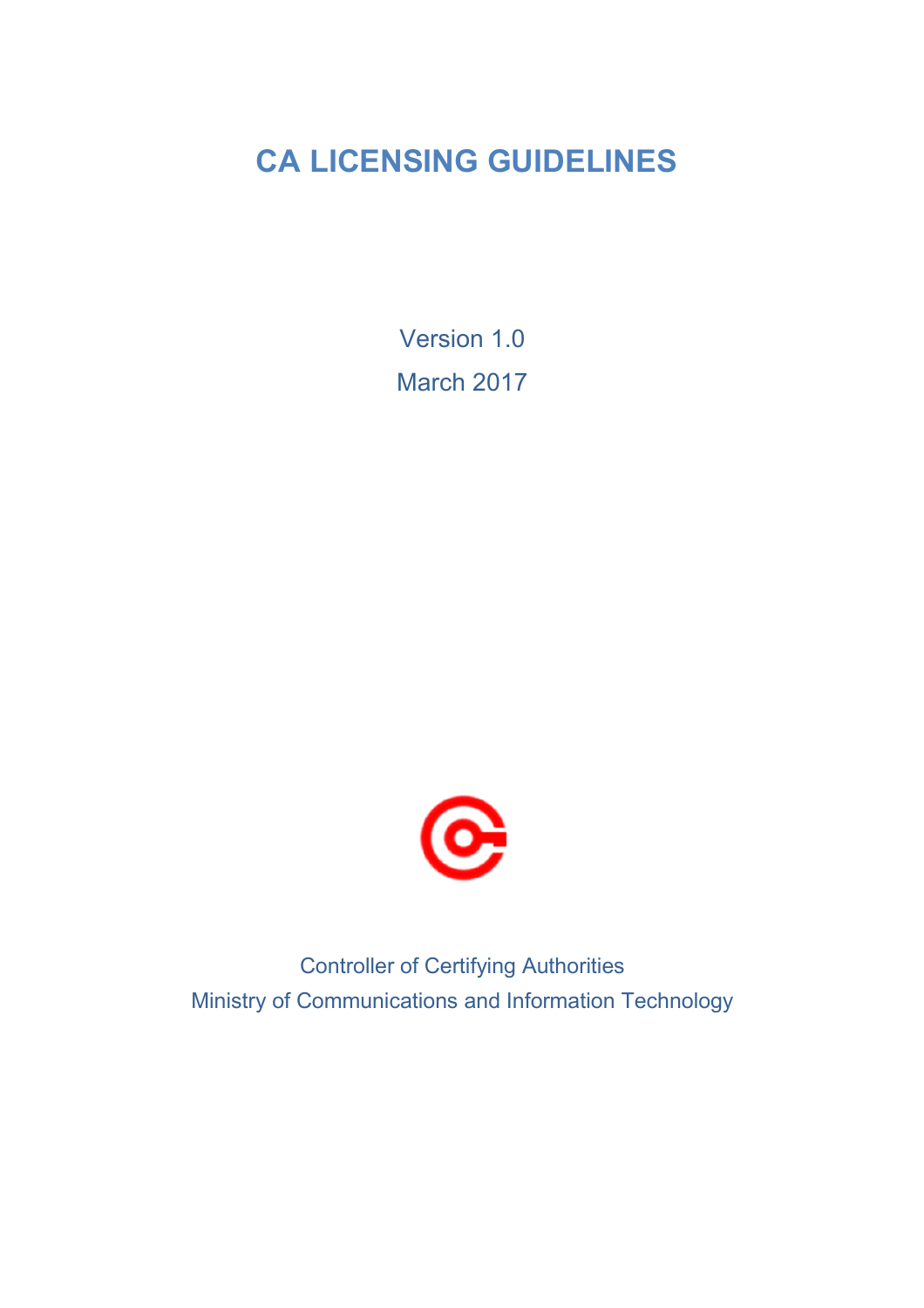# **Document Control**

| Document Name  | <b>CA LICENSING GUIDELINES</b>                     |
|----------------|----------------------------------------------------|
| <b>Status</b>  | Release                                            |
| Version        | 1.0                                                |
| Last update    | 20 Mar 2017                                        |
| Document Owner | <b>Controller of Certifying Authorities, India</b> |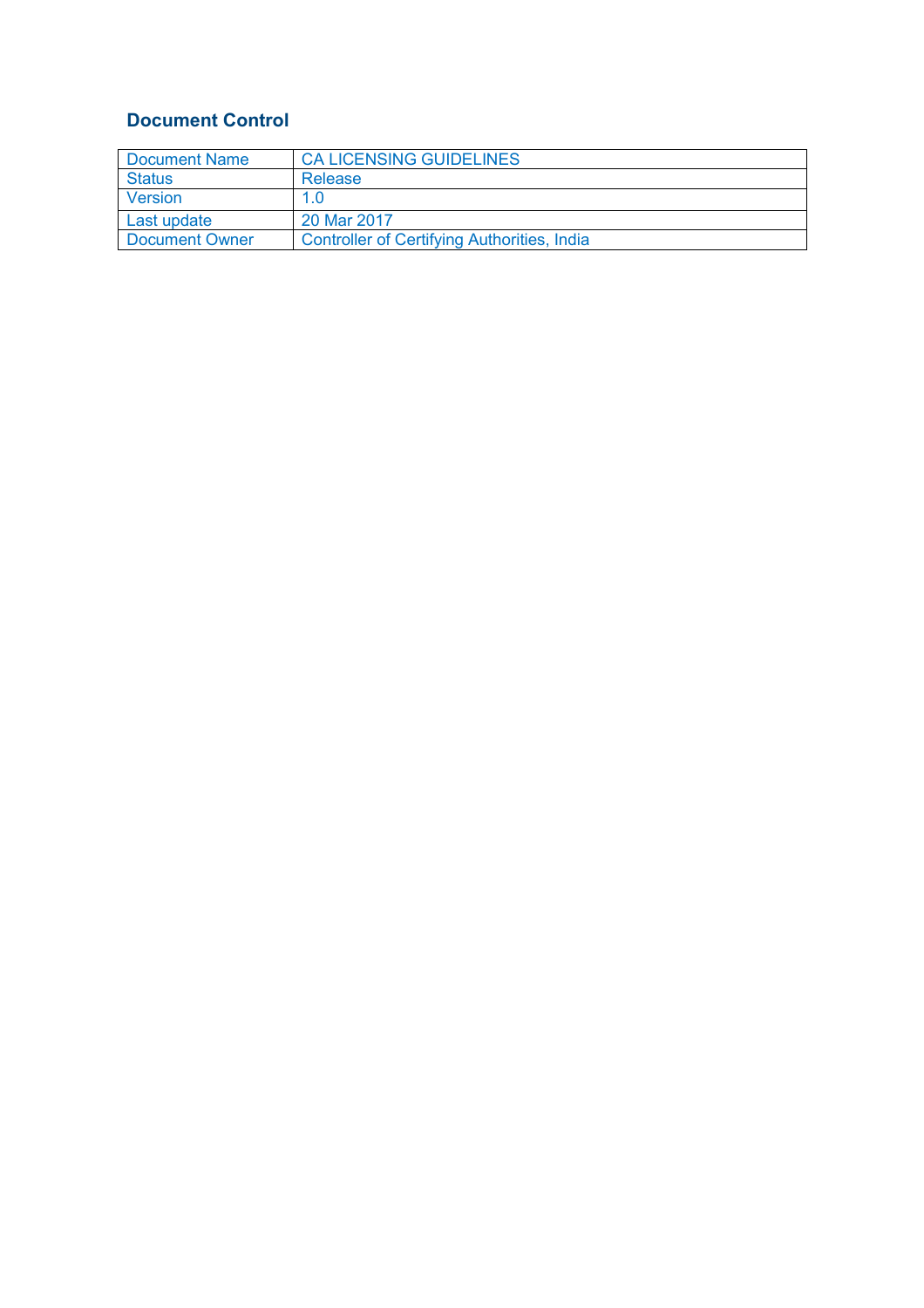#### **Introduction**

The CCA issues Licences to Certifying Authorities (CA) under section 24 of the IT Act, after duly processing their applications as provided for under the Act. A Certifying Authority can issue Digital Signature Certificates (DSC) only after being duly licensed by the CCA as per provisions of the IT Act. Before submitting the application, CA technical infrastructure of the applicant should be ready.

#### **Overview of the process followed by the office of CCA on receiving application for grant of licence to operate as a CA under the IT Act**

- 1. Check completeness of application and availability of all supporting documents
- 2. Ensure that Eligibility Criteria are met by the CA
- 3. Examine the Certification Practice Statement (CPS) submitted by the CA applicant as per the framework provided at Annexure 1
- 4. Appointment of empanelled Auditor by CCA for Audit of CA infrastructure (technical, physical and procedural)
- 5. Examination of Audit report submitted to CCA by the Auditor
- 6. Grant of "in-principle" approval by CCA if audit report found satisfactory
- 7. Submission of Bank Guarantee, Undertaking and Certificate Signing Request to CCA by CA applicant
- 8. Issuance of Public Key Certificate to the CA applicant by CCA
- 9. Issuance of Paper Licence to CA.
- 10. Publishing of CA details on the web-site of CCA

#### **Application Form**

An application form can be submitted for obtaining a licence to operate as a Certifying Authority (CA) as per section 21 of the IT Act, 2000.

The Form for application for grant of Licence to be a Certifying Authority to be submitted to the Controller, has been prescribed under Rule 10 of the IT Act and appears at Schedule I of the Rules under the IT Act, 2000. The copy of the same is also given in Annexure 2 of these guidelines. The same form is to be used for applying for renewal of licence.

#### **Eligibility Criteria**

The eligibility criteria for becoming a CA shall be as per rule 8 of IT (CA) Rules 2000. (Annexure III)

#### **Supporting Documents**

Along with the application in the format given in annexure 2, an applicant has to submit all the documents that are essential to substantiate the claim for award of licence to operate as a CA. It is the responsibility of the applicant to submit all documents required under the IT Act, Rules and Regulations.

(i) Company Profile/Experience of Individuals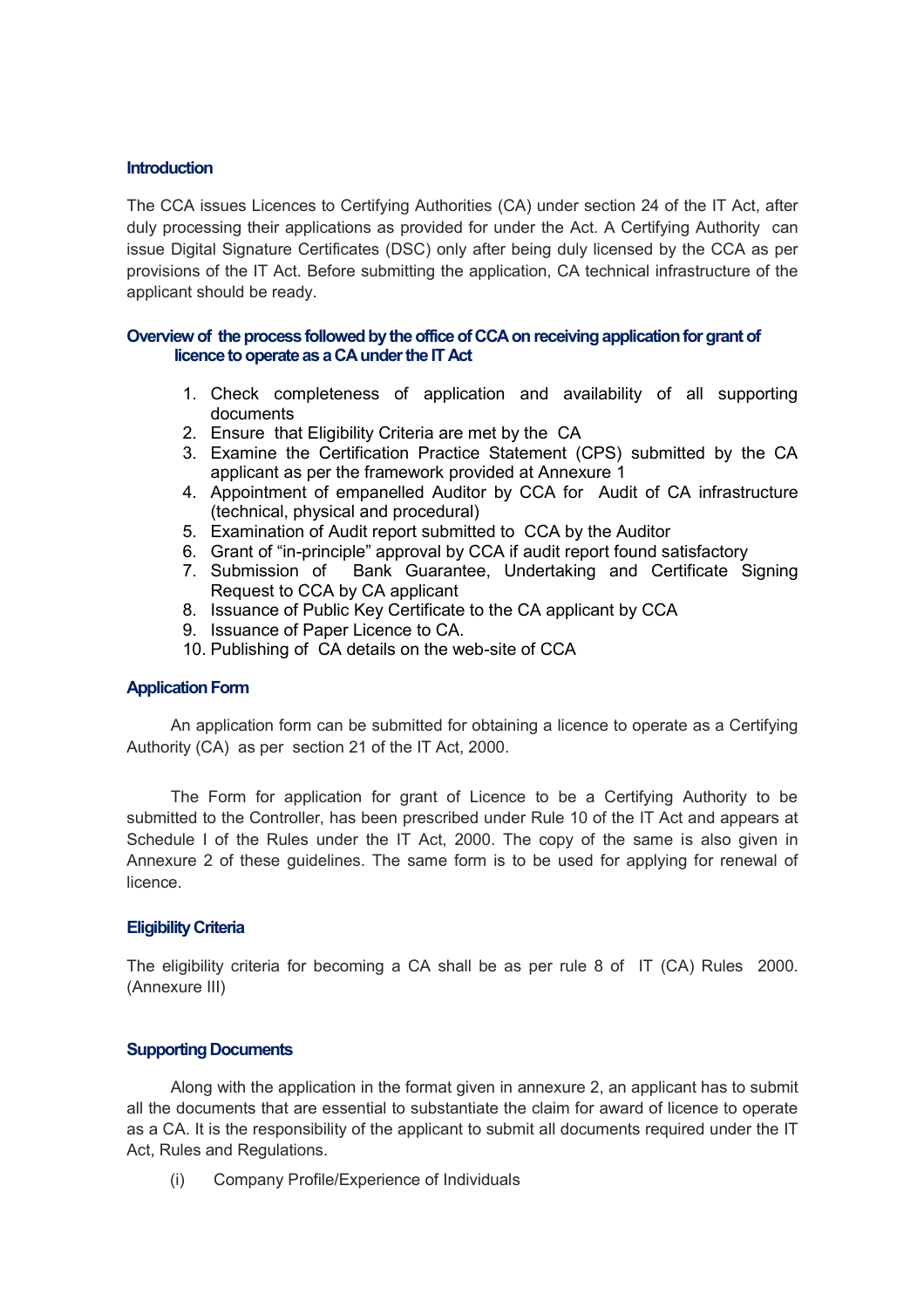- (ii) For an individual, proof of capital of Rs. 5 crores or more in his business or profession
- (iii) For a company/firm,
	- (a) proof of paid-up capital not less than Rs. 5 crores
	- (b) proof of net worth not less than Rs. 50 crores
- (iv) Proof of Equity (Proof that equity share capital held in aggregate by NRIs, FIIs or foreign companies does not exceed 49% of its capital)
- (v) An undertaking to submit Performance Bond or Banker's Guarantee valid for six years from a scheduled bank for an amount not less than Rs. 50 lakhs in accordance with Rule 10(ii)(h) of the IT(CA) Rules.
- (vi) Crossed cheque or bank draft or through NEFT/RTGS(Bank Account Number 604820110000002, IFSC Code BKID0006048, Branch Bank of India, CGO Complex, 6 Electronic Niketan ,NewDelhi-110003) for Rs. 25,000/- (for fresh application) or Rs. 5,000/- (for renewal) in favour of the Pay & Accounts Officer, DIT, New Delhi. Both fees are non-refundable
- (vii) Certified true copies of the company's incorporation, articles of association etc.
- (viii) Original business profile report with certification from Registrar of Companies.
- (ix) Audited accounts for the past 3 years (if applicable).
- (x) The CA's Certification Practice Statement (CPS) as laid down in Annexure I to these Guidelines.
- (xi) Technical specifications of the CA system and CA security policies, standards and infrastructure available/proposed and locations of facilities.
- (xii) Information Technology and Security Policy proposed to be followed by the CA in its operations under rule 19 of IT(CA) rules.
- (xiii) Statement addressing the manner in which the CA shall comply with the requirements stipulated in the IT Act, Rules and Regulations.
- (xiv) Organisational chart and details of all trusted personnel.
- (xv) Date by which the applicant will be ready for audit to start. The application shall be deemed to have been received on this date for processing purposes.
- (xvi) Date by which commencement of CA operations is proposed. Operations can only commence after due compliance with Rule 20 of IT(CA) rules.
- (xvii) An undertaking by the applicant that they will make payment to the Auditor appointed by the CCA at the rate to be prescribed by the CCA.

The Controller reserves the right to call for any other information that may be required to process the application.

#### *Note:*

*The application for licence to operate as a Certifying Authority, including all supporting documents, must be submitted in duplicate. These should be in the form of two identical sets numbered 1 and 2.*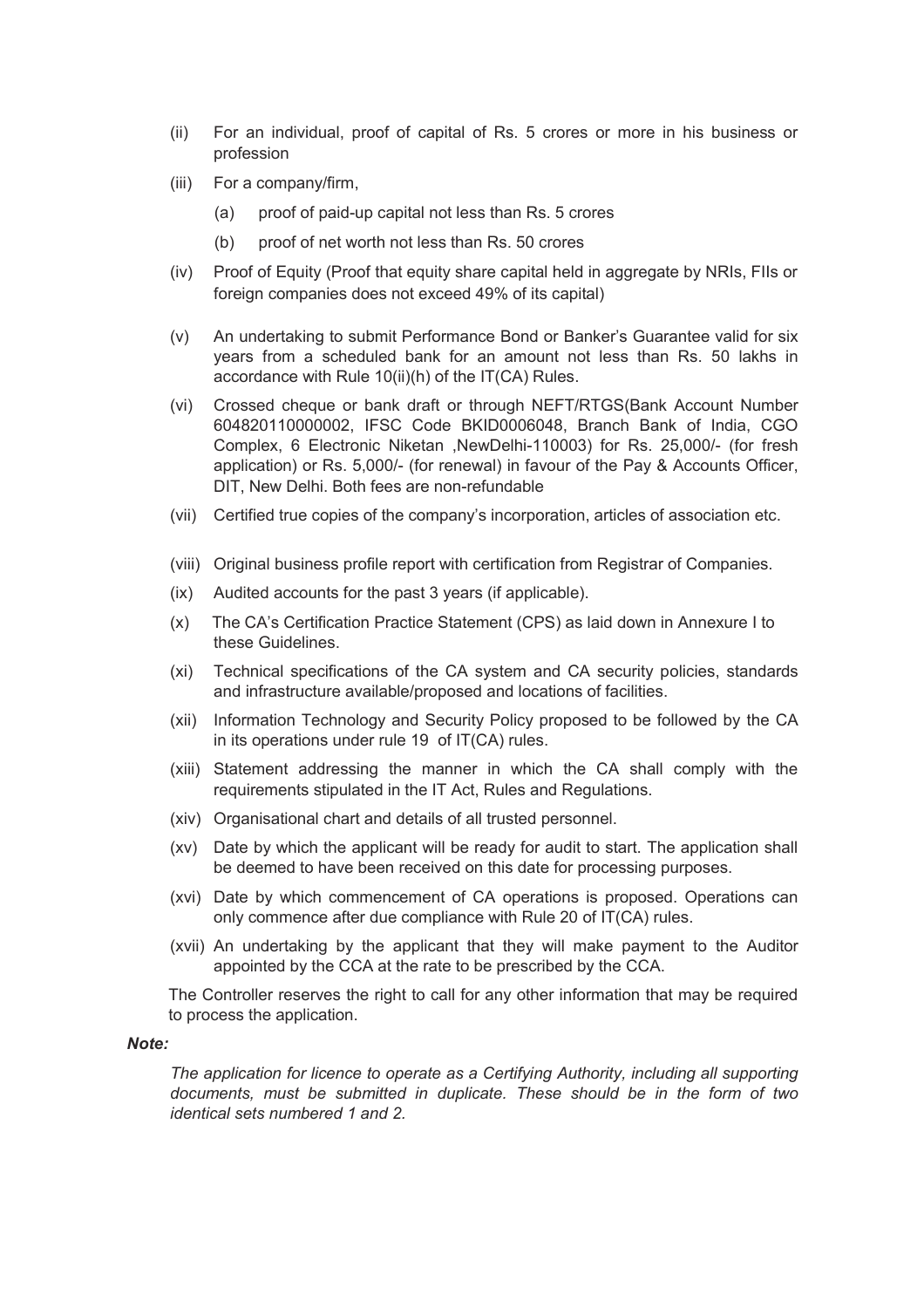#### **CPS**

The CA Certification Practice Statement (CPS) should state how the PKI component(s) meet the assurance requirements. The CA's Certification Practice Statement (CPS) should be prepared as per the CPS framework laid down in Annexure I to these Guidelines

#### **Cryptographic site preparation**

Information Technology Security Guidelines and Security Guidelines for Certifying Authorities aimed at protecting the integrity, confidentiality and availability of service of Certifying Authority are given in Schedule II and Schedule III respectively. The information on physical site can be seen in CA site preparation Guidelines published on the website.

# **Terms and conditions for Licence**

A licence issued to a CA will be subject to terms and conditions under Section 21(3)(c). The detailed Terms and Conditions are available in Regulation 3 of the Regulations under the IT Act, 2000.

#### **Processing of an Application**

On receipt of an application, the application and supporting documents/information will be examined in the office of the CCA with regard to the financial parameters as well as in respect of the information supplied by the applicant in the CPS and other documents. The financial parameters will be examined by the office of the CCA for compliance with all relevant stipulations in the IT Act. The remaining information, on successful completion of desk evaluation of legal, regulatory, technical & infrastructural requirements in the office of the CCA, will be handed over for auditing to one of the Auditors empanelled for this purpose by the office of the CCA. Audit will be carried out by the Auditor within the ambit of the Terms & Conditions stipulated by the CCA. The applicant will be informed about the Auditor deputed to carry out the audit. The audit report has to be submitted to the CCA by the Auditor within 21 Days from the commencement of Audit. Based on the audit report, the results of the financial evaluation, and on the applicant's meeting all technical, financial, infrastructural, legal and regulatory requirements, the CCA will decide whether a Licence is to be issued to the applicant or not. Any shortcomings in conformance as indicated by the Auditor, will be notified to the applicant who will be expected to correct the same and report to the CCA. If the non-conformance is major, then a fresh audit evaluation may be scheduled at a mutually agreed time.

#### **Licence Issuance**

On successful completion of evaluation of the application for grant of Licence with respect to qualification, expertise, manpower, financial resources other infrastructural facilities and legal and regulatory requirements, the CCA will commence the process of issuance of Licence. Each Licence issued will be accompanied by a public key certificate digitally signed by the CCA. The licence is valid for a period of five years from the date of its issue and is not transferable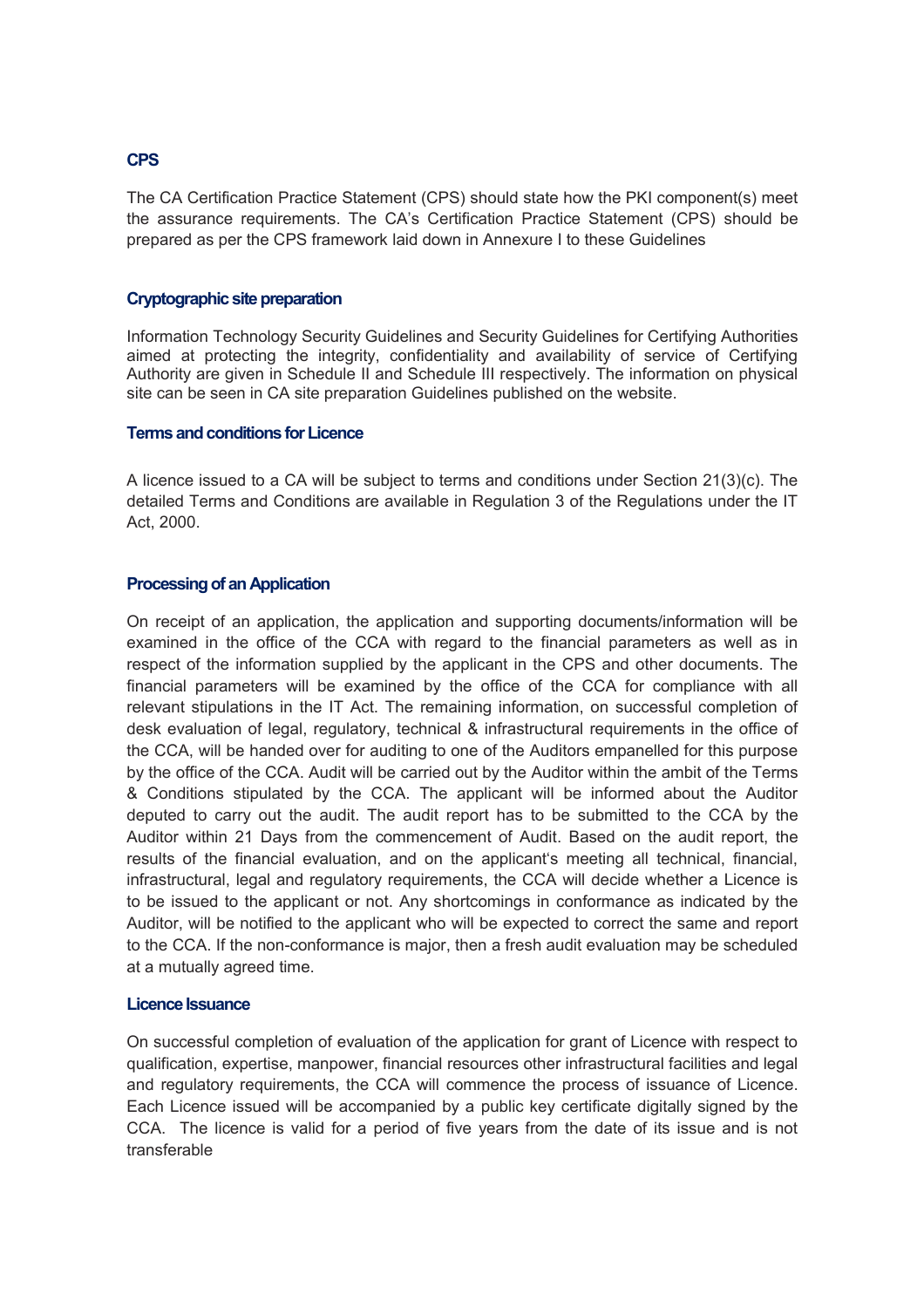#### **Information in Licence**

The paper licence issued by the CCA includes the following :

- Licence serial no.
- Name of the CA
- Address
- Date of issue
- Valid until
- Public Key

The format for the Licence Serial no. is as follows:

#### **YYYYXXXXDDMMYYNNNMMMMZZZ** (24 characters)

With the following composition

|      | YYYY                                   |  |  | Year of issuance                                                                                      |  |                              |                                                                               |
|------|----------------------------------------|--|--|-------------------------------------------------------------------------------------------------------|--|------------------------------|-------------------------------------------------------------------------------|
|      | <b>XXXX</b>                            |  |  |                                                                                                       |  | Serial Number allotted to CA |                                                                               |
|      | <b>DDMMYY</b>                          |  |  | (serialized based on order of receipt of application)<br>Valid until date (DD)/ month (MM)/ year (YY) |  |                              |                                                                               |
|      | <b>NNN</b>                             |  |  | 000<br>001, 002 etc. -                                                                                |  |                              | <b>Primary Licence</b><br>Incremented for each key<br>submitted by the CA for |
|      |                                        |  |  |                                                                                                       |  |                              | certification. This will be<br>indicated by the CA in their<br>application.   |
| MMMM | in case of fresh licence<br>0000<br>o. |  |  |                                                                                                       |  |                              |                                                                               |
|      |                                        |  |  | уууу                                                                                                  |  |                              | year of renewal                                                               |

**ZZZ - Reserved for future use**

# **Circumstances for Suspension & revocation of License**

# **Suspension of Licence**

Licences can be suspended by the CCA under Section 25 of IT Act. The CCA shall suspend a Licence if the CCA has reasons to believe that the CA has

- $\circ$  made a statement in, or in relation to, the application for the issue or renewal of the licence, which is incorrect or false in material particulars;
- o failed to comply with the terms and conditions subject to which the licence was granted;
- o contravened any provisions of the IT Act, Rule, Regulation or orders made thereunder,
- o Failed to maintain the procedures and standards specified in section 30 of IT Act.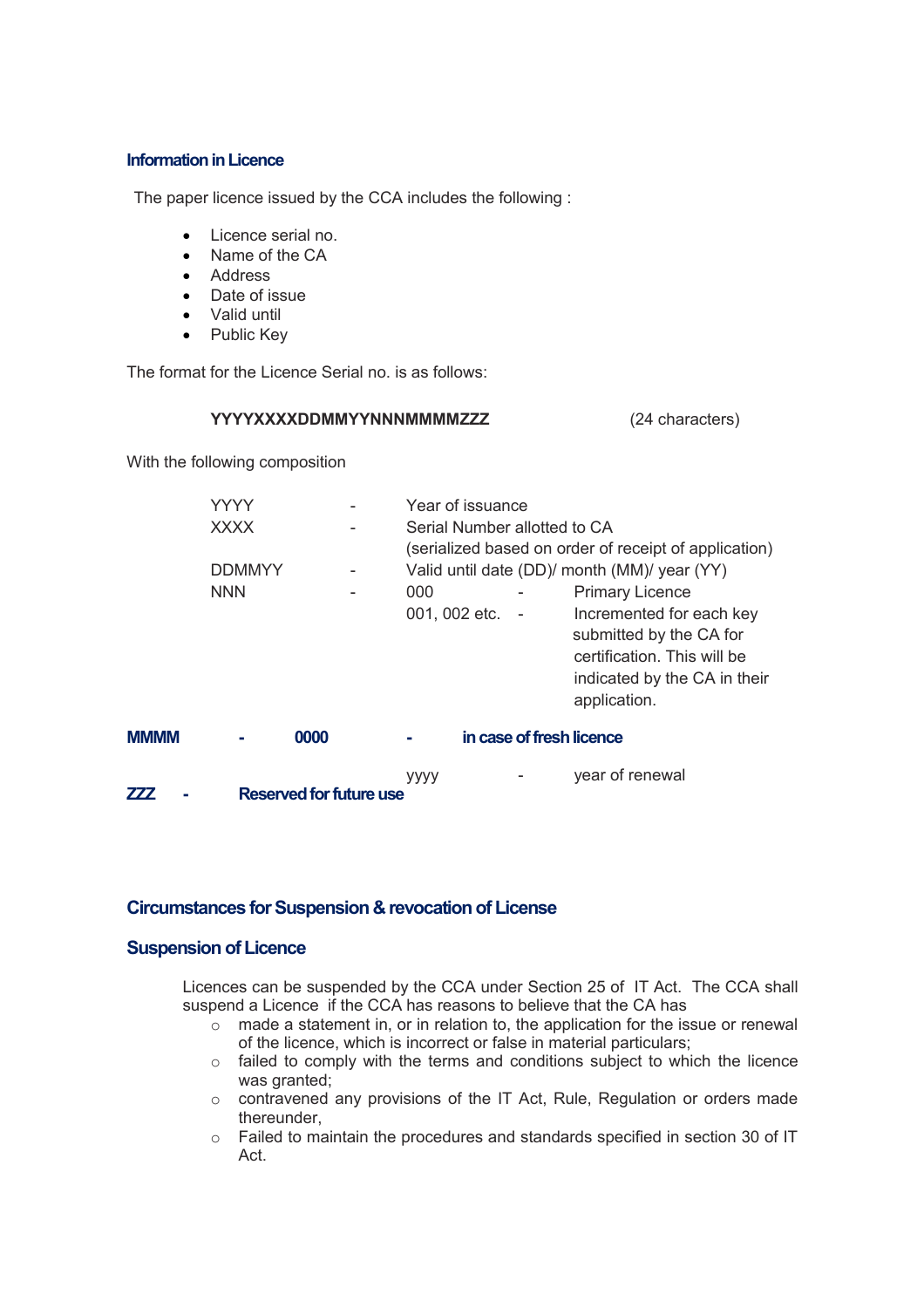The licence granted to the persons referred to in clauses (a) to (c) of sub-rule (1) of rule 8 of IT(CA) rules shall also stand suspended when the performance bond in the form of banker's guarantee furnished by such persons is invoked under sub-rule (2) of that rule.

An investigation into the need for suspension will take place by which validate the need for suspension and obtaining authorisation for the suspension. On completion of investigation into need for suspension, either License will be further suspended or reinstated as valid.

Pending completion of any inquiry ordered by the CCA during this suspension, CA will issue not issue any certificates.

# **Revocation of Licence**

Licence issued by the CCA can remain suspended for a maximum period of ten working days. Upon termination or prior to termination of suspension, CCA will determine whether it should be revoked or reinstated as valid. The Controller or any officer authorised by him in this behalf shall take up for investigation any contravention of the provisions of this Act, rules or regulations made thereunder. If on completion of the inquiry, any of the above is established beyond doubt then the Licence may be revoked by the CCA. An Authorized signatory of the Licensed CA can also request for revocation

# **Audit**

The CA will have its operations audited

- Annually by an Auditor empanelled by the CCA
- Half-yearly by an internal audit team

The overall scope of the audit will be as follows, however the applicability of the scope may be depends on fresh Licence or renewal of Licence or yearly audit or services offered by CA.

- (i) Security policy and planning;
- (ii) Physical security;
- (iii) Technology evaluation;
- (iv) Certifying Authority's services administration;
- (v) Relevant Certification Practice Statement;
- (v) Compliance to relevant Certification Practice Statement;
- (vi) Contracts/agreements;
- (vii) Regulations prescribed by the Controller;
- (ix) Policy requirements of Certifying Authorities Rules, 2000.

(x) Adherence to IT Act, 2000, the Rules and Regulations thereunder and Guidelines issued by Controller from time to time.

(xi) Compliance of Verification method, Services and DSCs to relevant Guidelines issued by Controller based on the sample provided to Auditors

(xiii) The subject matter or specific cases as provided by Controller

(xiv) Audit in respect of Web trust operating standards.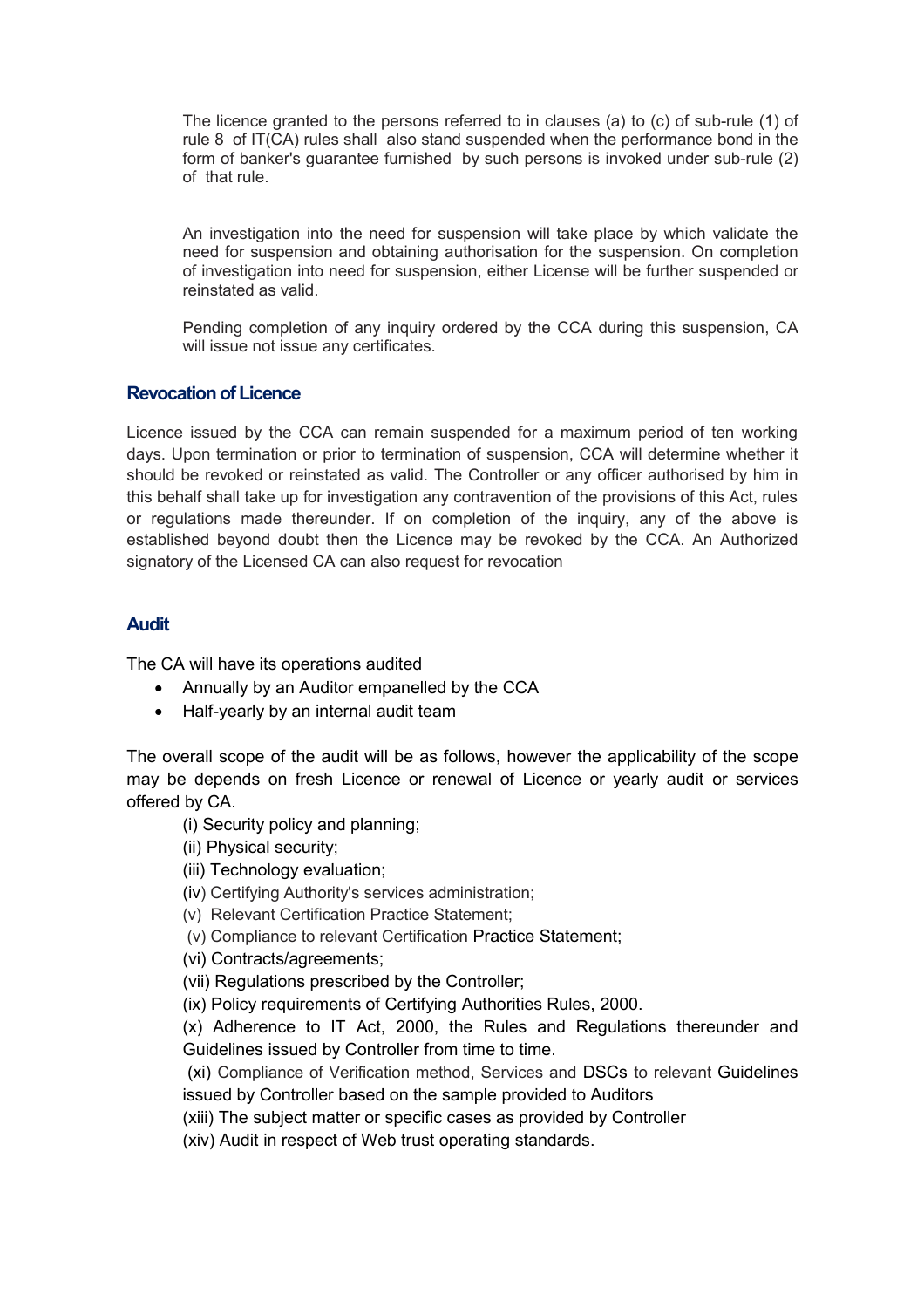The audit report will be submitted to the Controller within 21 days after of such audit and where irregularities are found, the Certifying Authority shall take immediate appropriate action to remove such irregularities.

In the case of the audit after the cessation of CA operation for a period of seven years, the availability and usability of records of DSC issuance , CRL generation and DSC application forms shall be mandatorily included in the audit apart from other requirements under IT Act

# **Renewal of licence before expiry**

The application for renewal of Certifying Authority's licence shall be submitted before 45 days of expiry of licence. The process for the renewal of Licence will be similar to fresh licence in respect of audit and supporting documents.

The Controller may refuse to grant or renew a licence any of the provisions under IT(CA) Rules rule 17.

# **Re-location of CA Site**

The guideline lines for shifting site of CA Operations is in the annexure IV

\*\*\*\*\*\*\*\*\*\*\*\*\*\*\*\*\*

\*\*\*\*\*\*\*\*\*\*\*\*\*\*\*\*\*\*\*\*\*\*\*\*\*\*\*\*\*\*\*\*\*\*\*\*\*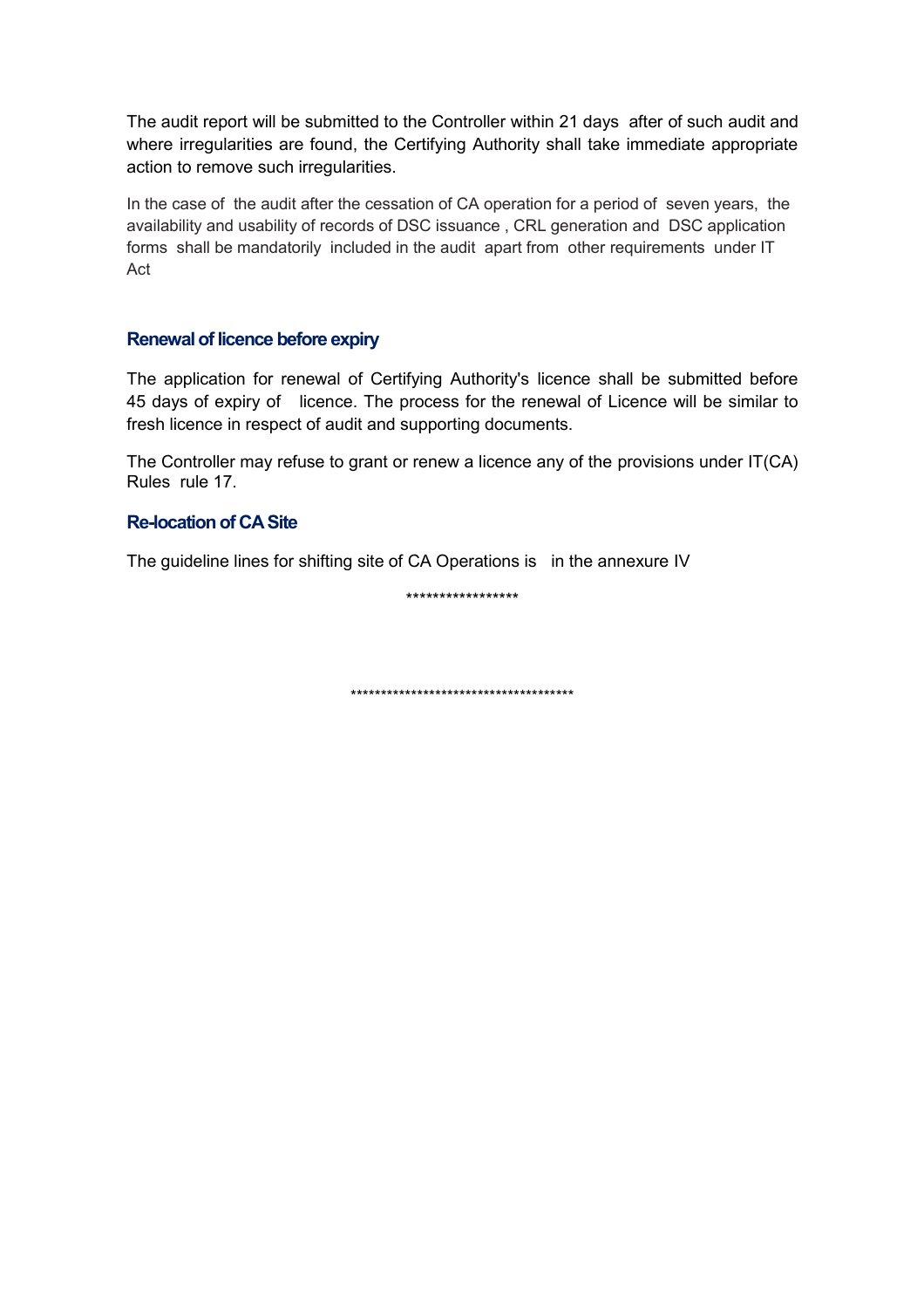#### **ANNEXURE I**

# **CERTIFICATION PRACTICE STATEMENT**

The CPS framework given below is based on *RFC-2527: Internet X.509 Public Key Infrastructure Certificate Policy and Certification Practices Framework*. All the components listed in the framework must be specified in the CPS.

# **GENERAL PROVISIONS**

This component specifies any applicable presumptions on a range of legal and general practice topics and shall contain,-

#### **(a) Obligations**

This sub-component shall contain the type of entity, the provisions relating to the entity's obligations to other entities and may include:

- 1. Certifying Authority (CA) obligations,
- 2. Subscriber obligations,
- 3. Relying party obligations,
- 4. Repository obligations

#### **(b) Liability**

This sub-component shall contain provisions regarding apportionment of liability for each type of entity such as, -

- 1. Warranties and limitations on warranties;
- 2. Kinds of damages covered (e.g., indirect, special, consequential, incidental, punitive, liquidated damages, negligence and fraud) and disclaimers;
- 3. Loss limitations (caps) per certificate or per transaction;
- 4. Other exclusions (e.g., Acts of God, other party responsibilities, etc).

#### **(c) Financial Responsibility**

This sub-component shall consist of provisions relating to financial responsibilities of the Certifying Authority and repository such as:

- 1. Indemnification of Certifying Authority by relying parties;
- 2. Fiduciary relationships (or lack thereof) between the various entities;
- 3. Administrative processes (e.g., accounting, audit, etc.).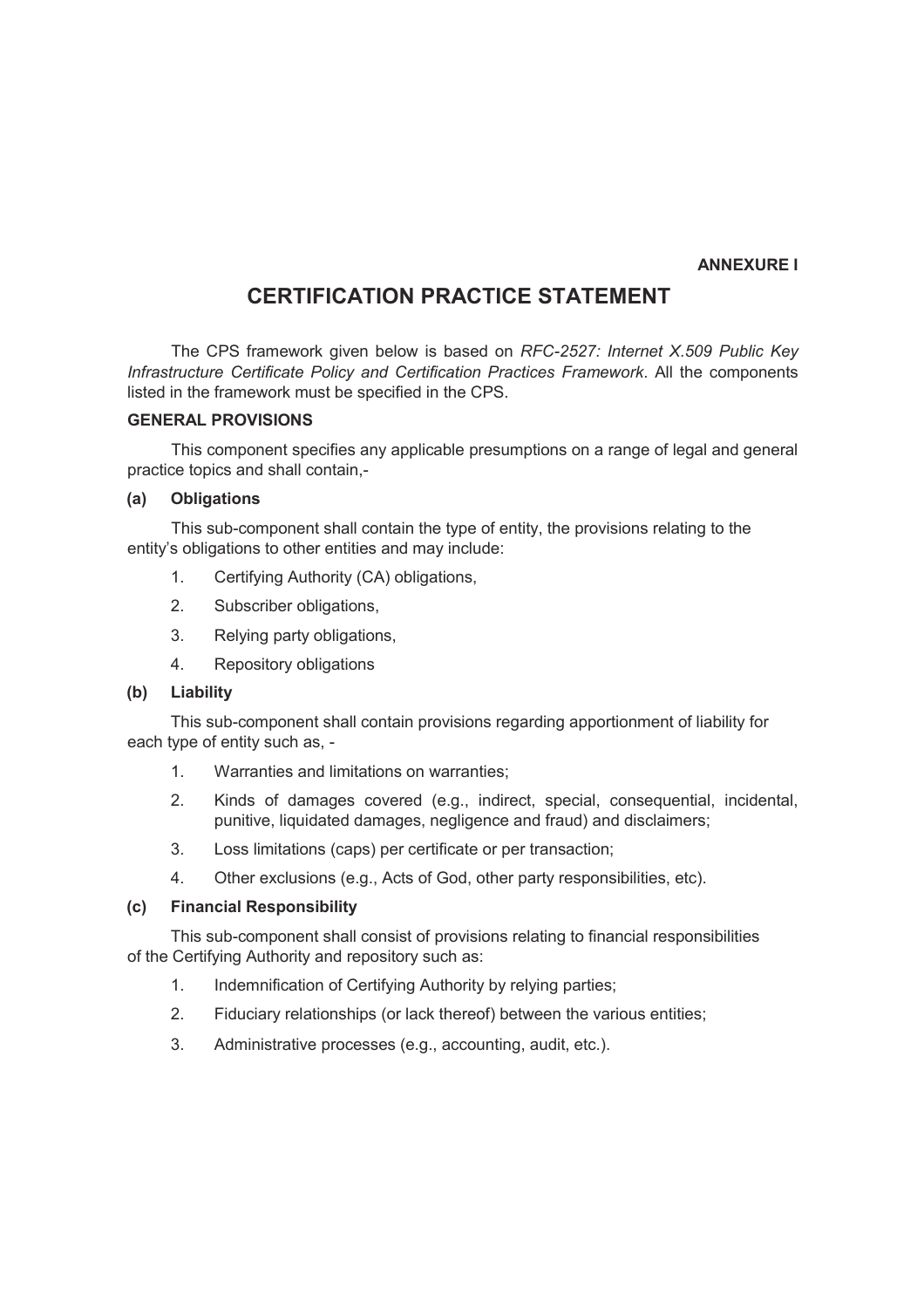# **(d) Interpretation and Enforcement**

This sub-component will contain provisions relating to the interpretation and enforcement of the Certificate Policy and the Certification Practice Statement and shall address the following topics:

- 1. Governing laws;
- 2. Severability of provisions, survival, merger, and notice; and
- 3. Dispute resolution procedures.

# **(e) Fees**

This sub-component shall consist of provisions relating to the fees charged by the Certifying Authorities and repositories such as:

- 1. Certificate issuance or renewal fees;
- 2. Certificate access fee;
- 3. Revocation or status information access fee;
- 4. Fees for other services such as policy information; and
- 5. Refund policy.

*Note.-*

- (i) In respect of issuance, renewal, access, revocation and status information the fee structure shall be based on the class of certificate.
- (ii) The different classes of certificates issued must be specified.
- (iii) The details of Classes are as given in the in the section 1.2 Document Identification of X.509 Certificate Policy for India PKI. CAs will issue DSCs with assurance classes only in accordance with X.509 Certificate Policy for India PKI.

#### **(f) Publication and Repositories**

This sub-component shall contain all applicable provisions regarding:

- 1. Certifying Authority's obligations to publish information regarding its practices, its certificates, and the current status of such certificates;
- 2. Frequency of publication;
- 3. Access control on published information objects including certificate policy definitions, Certificate Practice Statements, certificates, certificate status, and CRLs; and
- 4. Requirements pertaining to the use of repositories operated by Certifying Authorities or by other independent parties.

# **(g) Compliance Audit**

This sub-component shall contain the following information:

1. Frequency of compliance audits for each entity;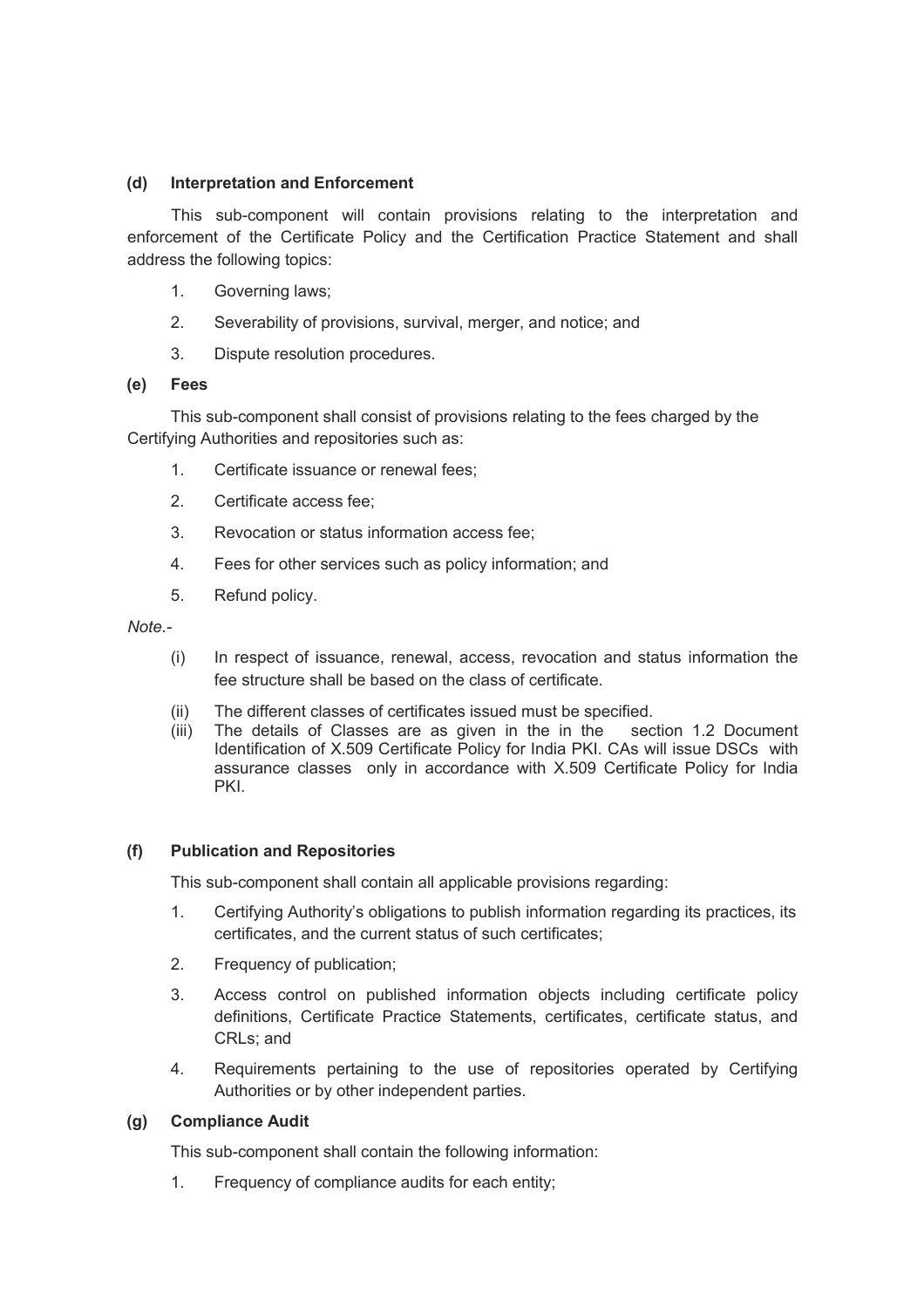- 2. Identity/qualifications of the auditor;
- 3. Auditor's relationship to the entity being audited;
- 4. List of topics covered under the compliance audit;
- 5. Actions taken as a result of a deficiency found during compliance audit;
- 6. Compliance audit results: with whom they are shared with (e.g. Certifying Authorities and/or end entities), who provides them, auditors and how they are audited and how the audits are communicated.

# **(h) Policy of Confidentiality**

This sub-component will address the following:

1. Types of information that must be kept confidential by Certifying Authority;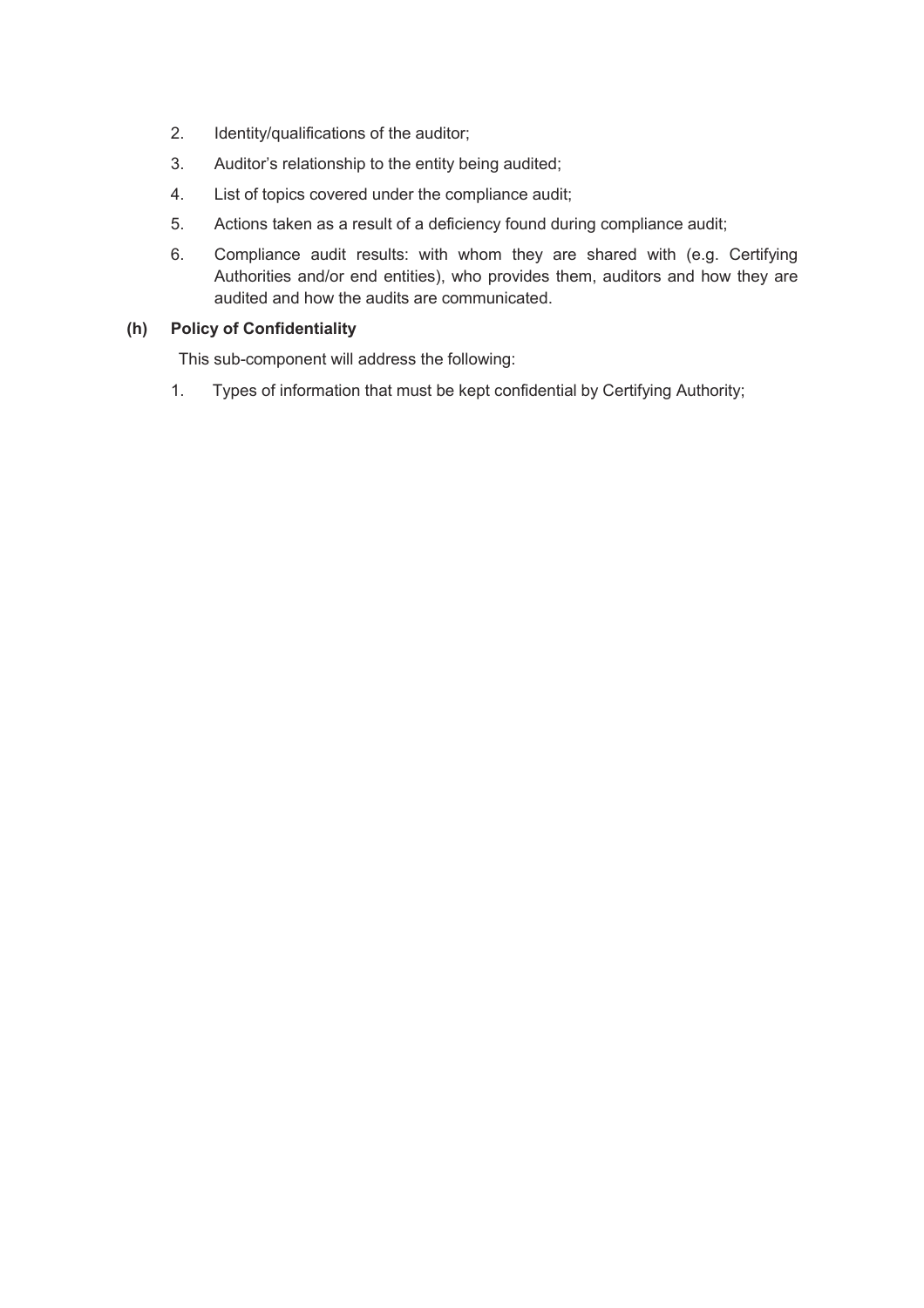- 2. Types of information that are not considered confidential;
- 3. Who is entitled to be informed of reasons for revocation and suspension of certificates
- 4. Policy on release of information to law enforcement officials;
- 5. Information that can be revealed as part of civil discovery;
- 6. Conditions upon which Certifying Authority may disclose upon owner's request; and
- 7. Any other circumstances under which confidential information may be disclosed.

# **(i) Intellectual Property Rights**

This sub-component shall consist of ownership rights of certificates, practice/policy specifications, names, and keys.

#### **IDENTIFICATION AND AUTHENTICATION**

This component will describe the procedures used to authenticate a certificate applicant to a Certifying Authority prior to certificate issuance. It will also describe how parties requesting re-key or revocation are authenticated. It will contain naming practices, including recognition of name ownership and name dispute resolution.

This component will have the following sub-components:

- (a) Initial Registration;
- (b) Routine Re-key;
- (c) Re-key After Revocation; and
- (d) Revocation Request.

#### **OPERATIONAL REQUIREMENTS**

This component will specify requirements imposed upon issuing Certifying Authority or end entities with respect to various operational activities and will contain the following subcomponents:

- (a) Certificate Application;
- (b) Certificate Issuance;
- (c) Certificate Acceptance;
- (d) Certificate Suspension and Revocation;
- (e) Security Audit Procedures;
- (f) Records Archival;
- (g) Key Changeover;
- (h) Compromise and Disaster Recovery; and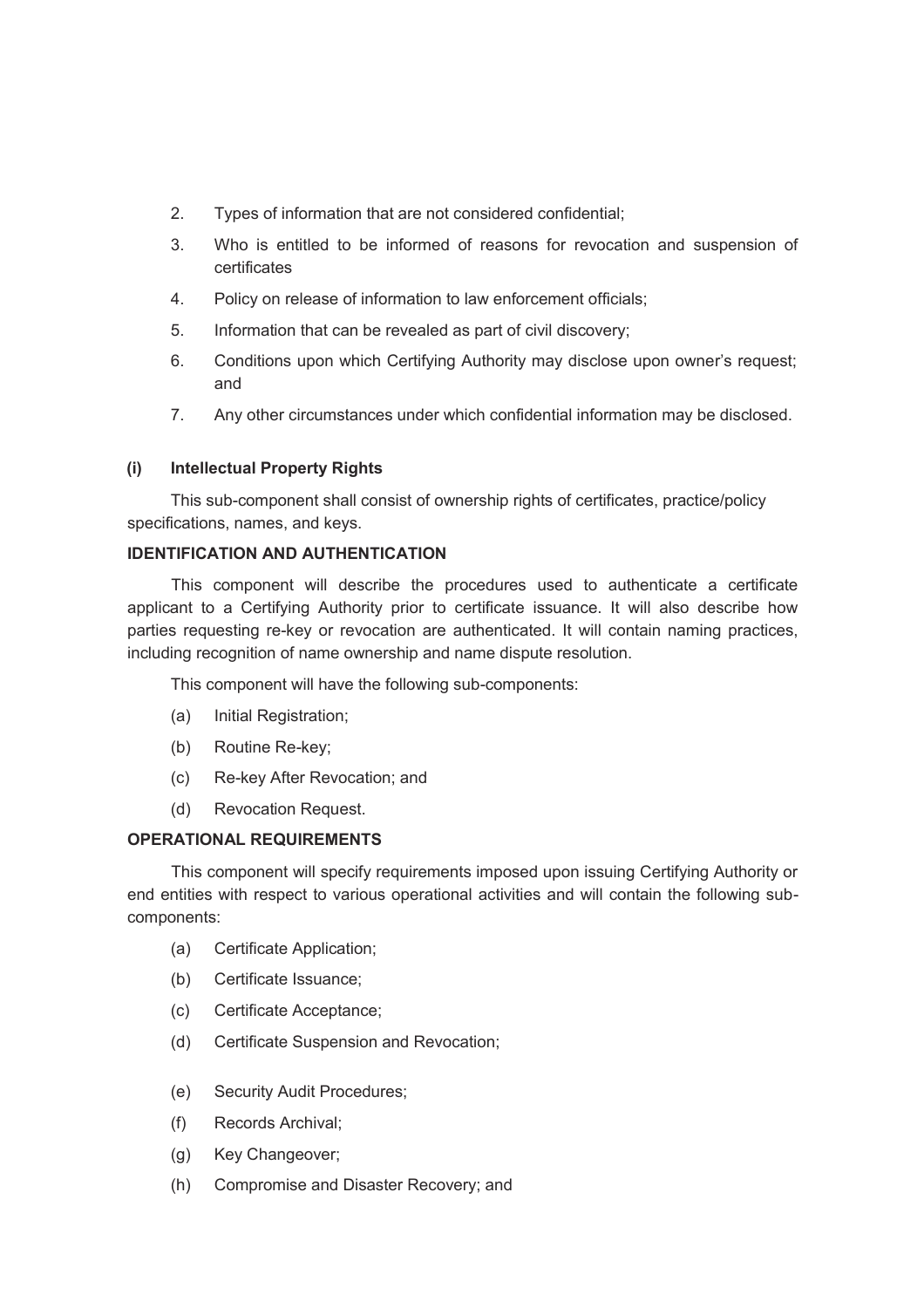(i) Certifying Authority Termination/Suspension.

# **PHYSICAL, PROCEDURAL, AND PERSONNEL SECURITY CONTROLS**

- (i) This component will describe the matters relating to non-technical security controls (that is, physical, procedural, and personnel controls) used by the issuing Certifying Authority to perform securely the functions of key generation, subject authentication, certificate issuance, certificate revocation, audit, and archival.
- (ii) This component can also be used to define non-technical security controls on repository and end entities.
- (iii) These non-technical security controls are critical to trusting the certificates since lack of security may compromise Certifying Authority operations resulting, for example, in the creation of certificates or CRLs with erroneous information or the compromise of the Certifying Authority private key.

This component will consist the following three sub-components:

- (a) Physical Security Controls;
- (b) Procedural Controls; and
- (c) Personnel Security Controls.

# **TECHNICAL SECURITY CONTROLS**

- (i) This component will be utilized to define the security measures taken by the issuing Certifying Authorities to protect its cryptographic keys and activation data (e.g., PINs, passwords, or manually held key shares). This component may also be used to impose constraints on repositories and end entities to protect their cryptographic keys and critical security parameters. Secure key management is critical and the component will ensure that all secret and private keys and activation data are protected and used only by authorized personnel.
- (ii) This component will also contain other technical security controls used by the issuing Certifying Authority to perform securely the functions of key generation, user authentication, certificate registration, certificate revocation, audit, and archival. Technical controls will include life-cycle security controls (including software development environment security, trusted software development methodology) and operational security controls.
- (iii) This component can also be used to define other technical security controls on repositories and end entities.

This component shall have the following sub-components:

- (a) Key Pair Generation and Installation;
- (b) Private Key Protection;
- (c) Other Aspects of Key Pair Management;
- (d) Activation Data;
- (e) Computer Security Controls;
- (f) Life-Cycle Security Controls;
- (g) Network Security Controls; and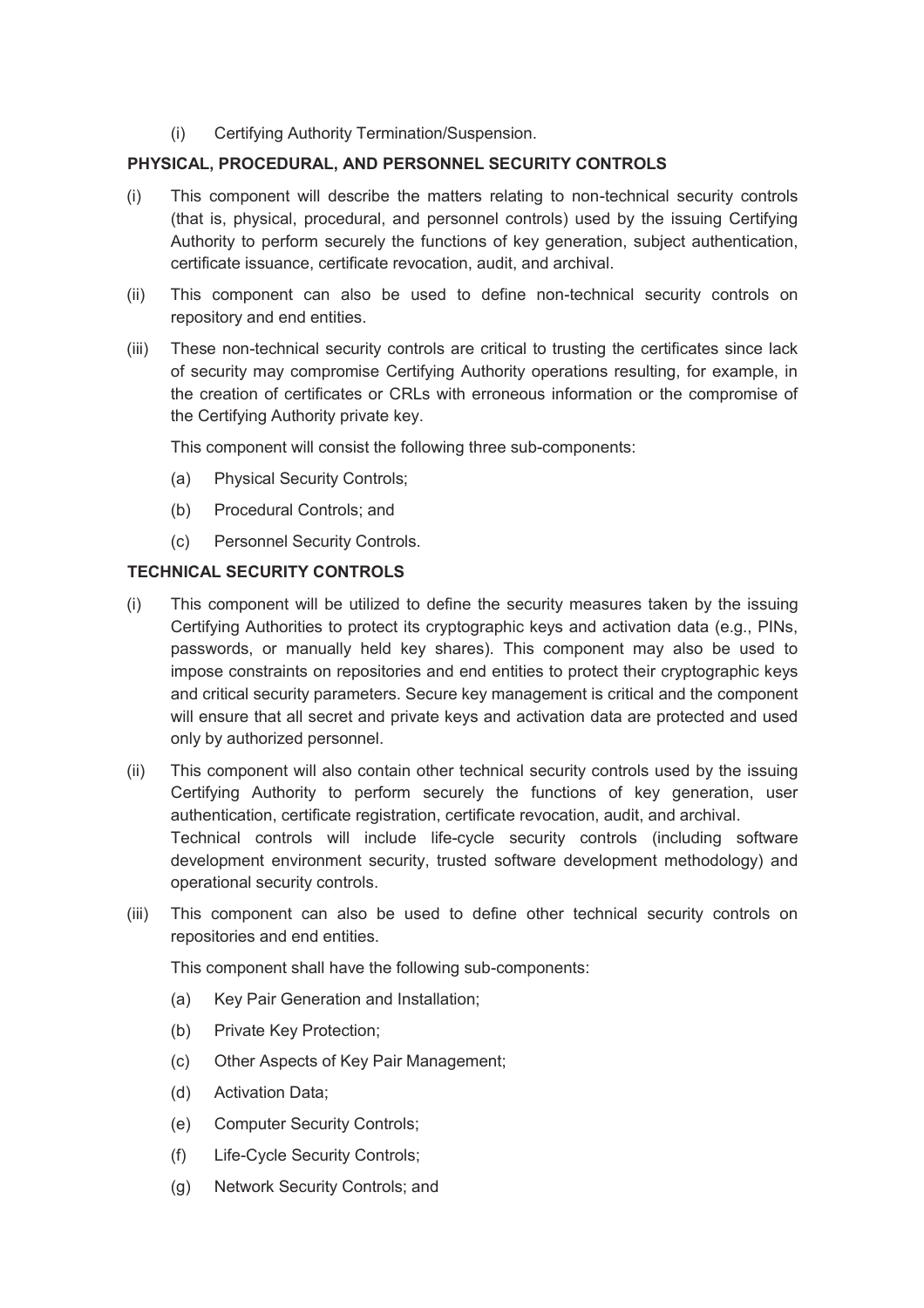(h) Cryptographic Module Engineering Controls.

# **CERTIFICATE AND CRL PROFILES**

This component will specify the certificate format and, if CRLs are used, the CRL format. Assuming use of the X.509 certificate and CRL formats, this includes information on profiles, versions, and extensions used.

This component will have two sub-components:

- (a) Certificate Profile; and
- (b) CRL Profile.

# **SPECIFICATION ADMINISTRATION**

This component will contain the specifications as to how particular certificate policy definition or CPS will be maintained and shall contain the following sub-components:

- (a) Specification Change Procedures;
- (b) Publication and Notification Procedures; and
- (c) CPS Approval Procedures.

# **OUTLINE OF A SET OF PROVISIONS**

This component will contain outlines for a set of provisions, intended to serve as a checklist or a standard template for use by certificate policy or CPS writers. Such an outline will facilitate:

- (a) Comparison of two certificate policies during cross-certification (for the purpose of equivalency mapping).
- (b) Comparison of a Certificate Practice Statement with a certificate policy definition to ensure that the CPS faithfully implements the policy.
- (c) Comparison of two Certificate Practice Statements.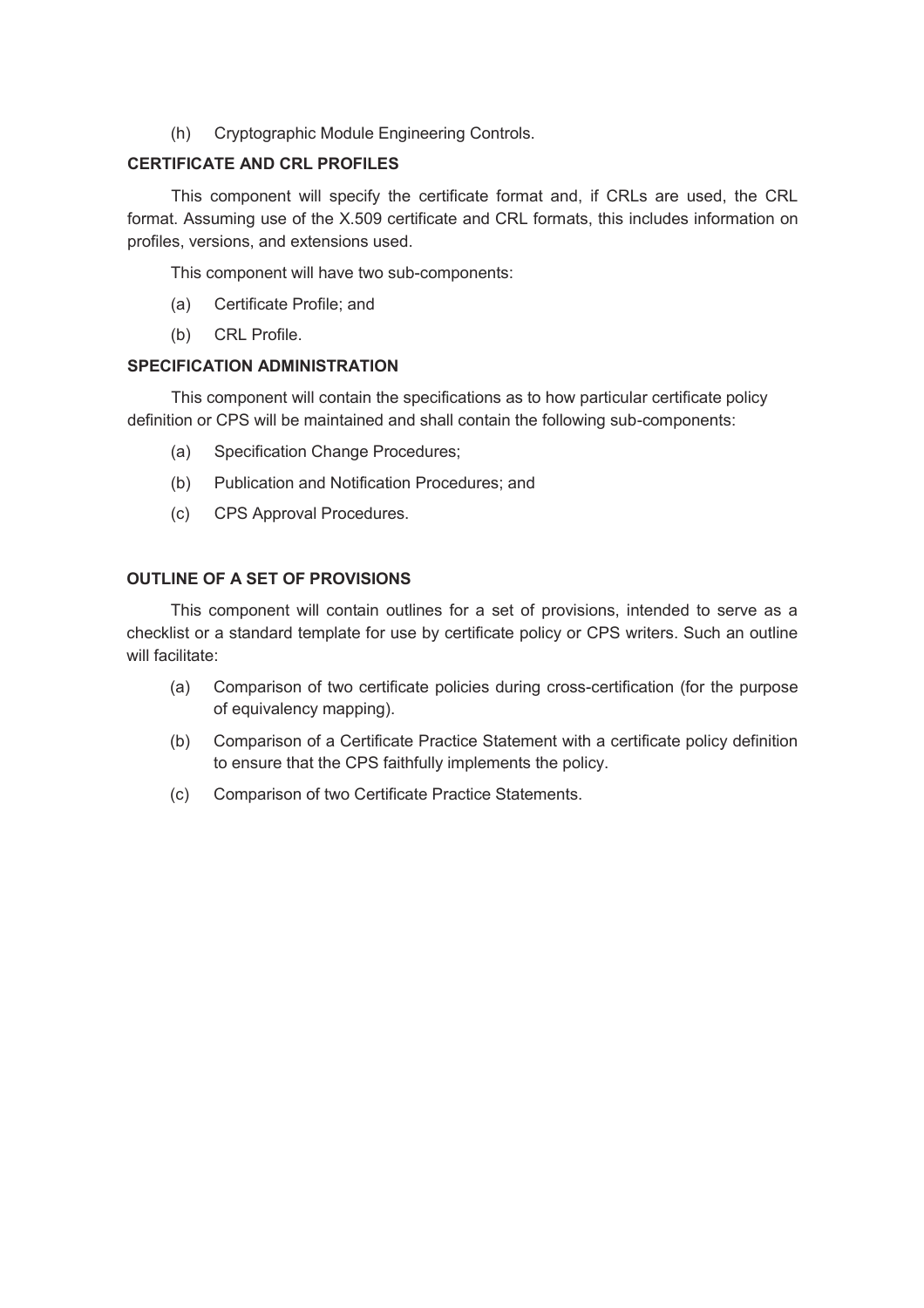# **Form for Application for grant of Licence to be a Certifying Authority**

# **For Individual**

- 1. Full Name \*
	- Last Name/Surname
	- First Name
	- Middle Name
- 2. Have you ever been known by any other name? If Yes,
	- Last Name/Surname
	- First Name
	- Middle Name

# 3. Address

A.Residential Address \*

- Flat/Door/Block No Name of Premises/Building/Village Road/Street/Lane/Post Office Area/Locality/Taluka/Sub-Division Town/City/District State/Union Territory **Pin** Telephone No Fax Mobile Phone No.
- B. Office Address \*
	- Name of Office Flat/Door/Block No. Name of Premises/Building/Village Road/Street/Lane/Post Office Area/Locality/Taluka/Sub-Division Town/City/District State/Union Territory Pin : Telephone No. Fax
- 4. Address for Communication \* Tick √as applicable A or B

5. Father's Name \*

Last Name/Surname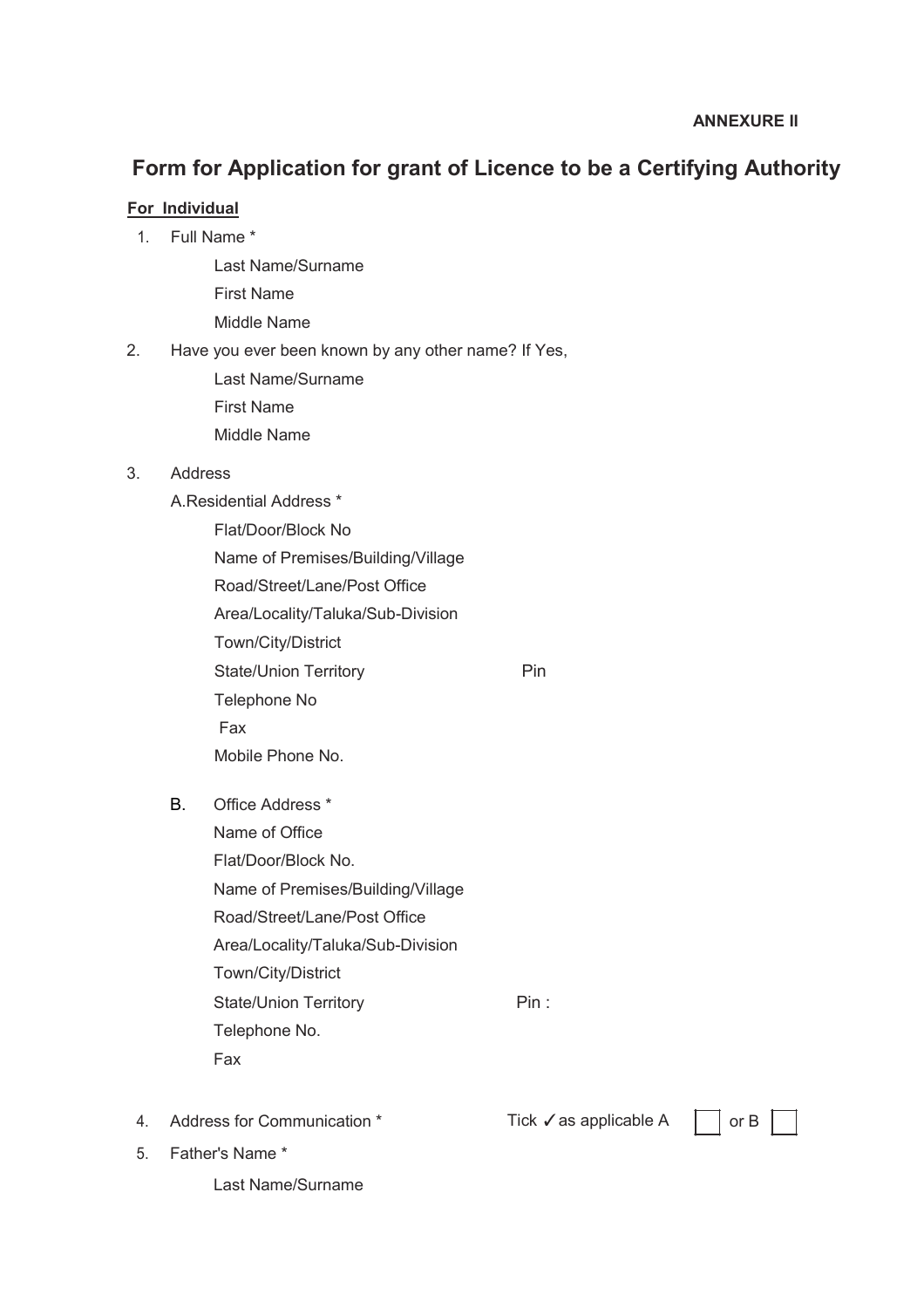First Name

Middle Name

6. Sex \* (For Individual Applicant only) Tick ✓as applicable : Male/ Female

- 7. Date of Birth (dd/mm/yyyy) \* \_\_\_\_/\_\_\_\_/\_\_\_\_\_\_\_\_
- 8. Nationality \*
- 9. Credit Card Details Credit Card Type Credit Card No. Issued By
- 10. E-mail Address
- 11. Web URL address
- 12. Passport Details #
	- Passport No.

Passport issuing authority

Passport expiry date (dd/mm/yyyy) \_\_\_\_/\_\_\_\_/\_\_\_\_\_\_\_\_

- 13. Voter's Identity Card No. #
- 14. Income Tax PAN No. #
- 15. ISP Details

ISP Name \* ISP's Website Address, if any Your User Name at ISP, if any

16. Personal Web page URL address, if any

17. Capital in the business or profession \* Rs . (Attach documentary proof)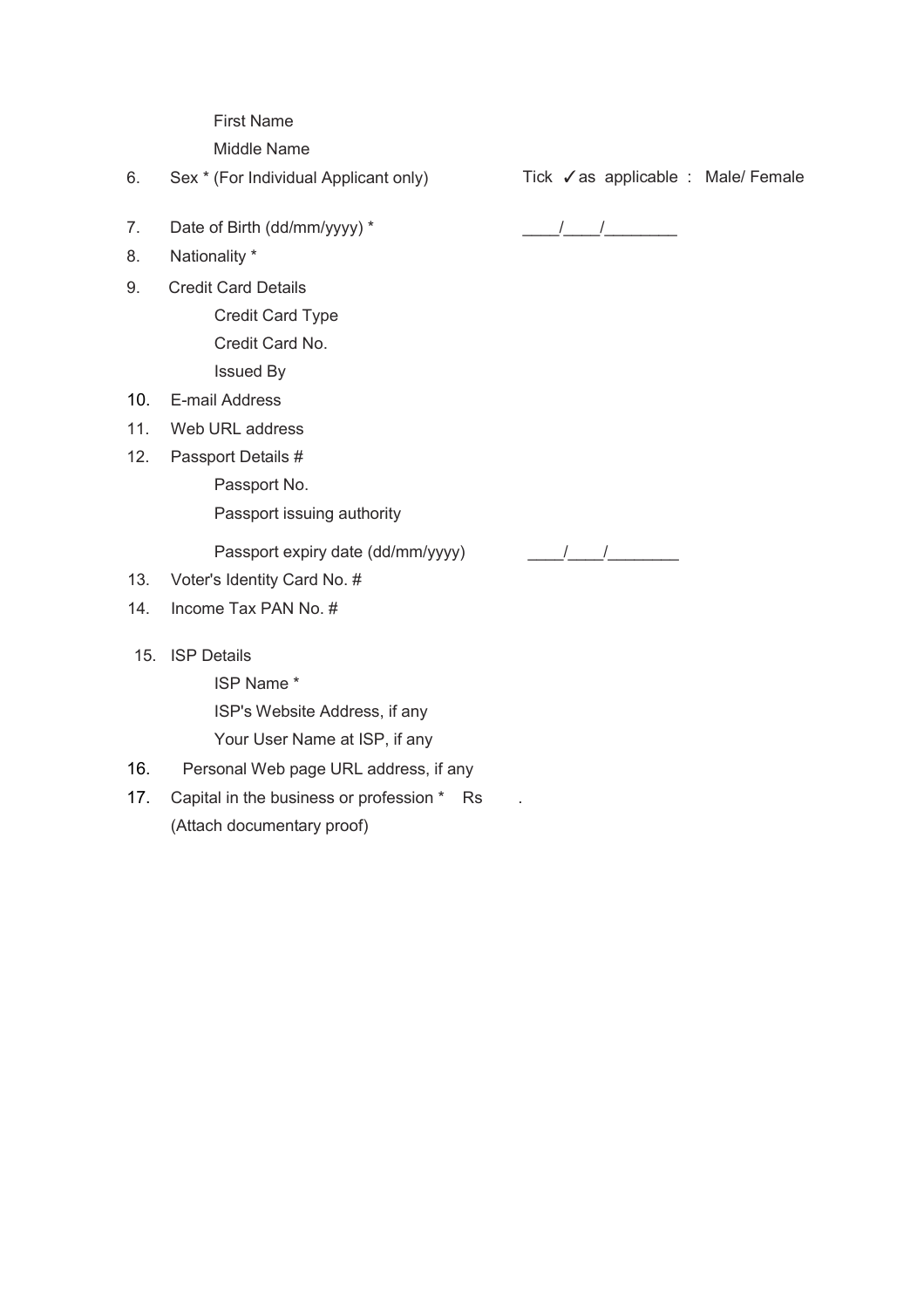# **For Company/Firm/Body of Individuals/Association of Persons/Local Authority**

- 18. Registration Number \* \_
- 19. Date of Incorporation/Agreement/Partnership \* \_\_\_\_\_\_\_/\_\_\_\_/\_\_\_\_\_\_\_\_\_\_\_\_\_\_\_\_\_

- 20. Particulars of Business, if any: \*
	- Head Office Name of Office Flat/Door/Block No. Name of Premises/Building/Village Road/Street/Lane/Post Office Area/Locality/Taluka/Sub-Division Town/City/District Pin State/Union Territory Telephone No. Fax Web page URL address, if any No. of Branches Nature of Business
- 21. Income Tax PAN No. \*
- 22. Turnover in the last financial year Rs.
- 23. Net worth \* Rs . (Attach documentary proof)
- 24. Paid up Capital \* Rs . (Attach documentary proof)
- 25. Insurance Details

Insurance Policy No. \*

Insurer Company \*

26. Names, Addresses etc. of Partners/Members/Directors (For Information about more persons, please add separate sheet(s) in the format given in the next page) \*

No. of Partners/Members/Directors

Details of Partners/Members/Directors

A. Full Name

Last Name/Surname

First Name

Middle Name

B. Address

Flat/Door/Block No.

Name of Premises/Building/Village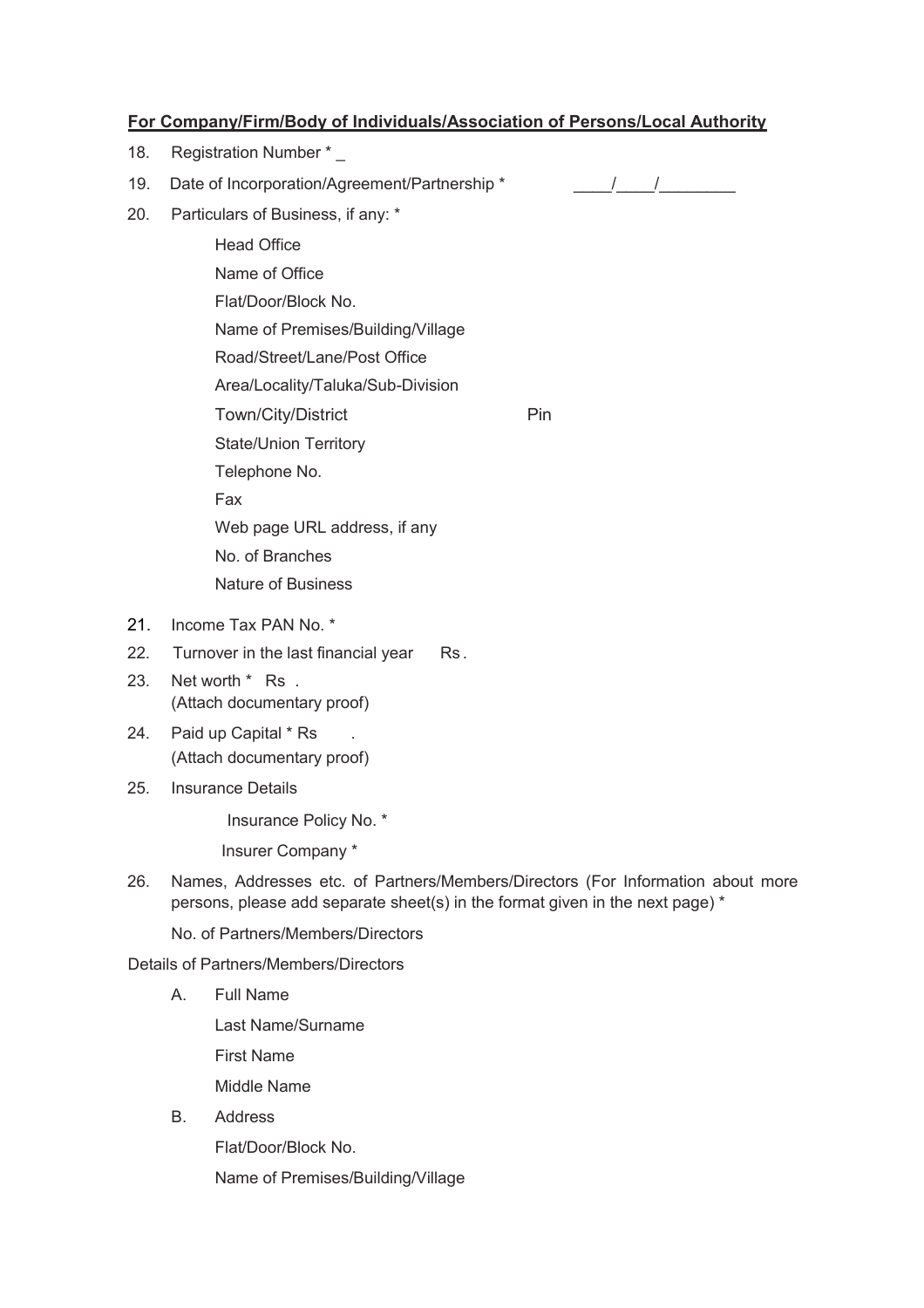Road/Street/Lane/Post Office

Area/Locality/Taluka/Sub-Division

Town/City/District

State/Union Territory Pin

Telephone No.

Fax No.

Mobile Phone No.

- C. Nationality In case of foreign national, Visa details
- D Passport Details #

Passport No.

Passport issuing authority

Passport expiry date

- E. Voter's Identity Card No. #
- F. Income Tax Pan No. #
- G. E-mail Address
- H. Personal Web page URL, if any

27. Authorised Representative \*

Name

Flat/Door/Block No.

Name of Premises/Building/Village

Road/Street/Lane/Post Office

Area/Locality/Taluka/Sub-Division

Town/City/District **Pin** 

 State/Union Territory Telephone No.

Fax

Nature of Business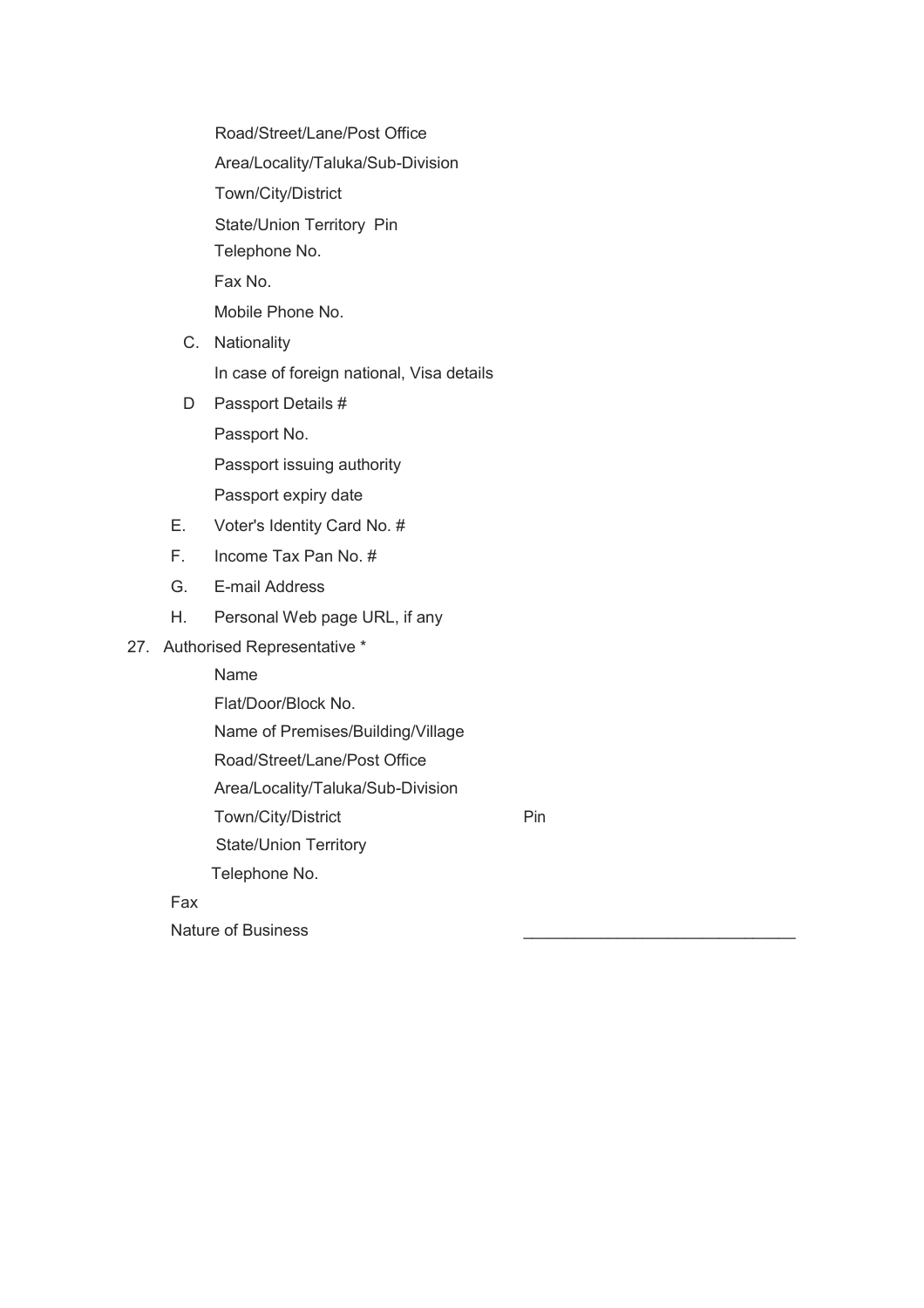# **For Government Ministry/Department/Agency/Authority**

- 28. Particulars of Organisation: \*
	- Name of Organisation
	- Administrative Ministry/Department
	- Under State/Central Government
	- Flat/Door/Block No.
	- Name of Premises/Building/Village
	- Road/Street/Lane/Post Office
	- Area/Locality/Taluka/Sub-Division
	- Town/City/District Pin
	- State/Union Territory
	- Telephone No.
	- Fax No.
	- Web page URL Address
	- Name of the Head of Organisation
	- **Designation**
	- E-mail Address
- 29. Bank Details
	- Bank Name \* Branch \*
	- Bank Account No. \*
	- Type of Bank Account \*
- 30. Whether bank draft/pay order for licence fee enclosed \* : Y / N ,
	- If Yes
		- Name of Bank
		- Draft/pay order No.
		- Date of Issue
		- Amount
- 31. Location of facility in India for generation of Digital Signature Certificate \*
- 32. Public Key @
- 33. Whether undertaking for Bank Guarantee/Performance Bond attached \* : Y / N (Not applicable if the applicant is a Government Ministry/Department/Agency/ Authority)
- 34. Whether Certification Practice Statement is enclosed \* : Y / N
- 35. Whether certified copies of business registration document are enclosed : Y / N (For Company/Firm/Body of Individuals/Association of Persons/Local Authority) If yes, the documents attached:
	- ii) .................................................. iii) .................................................. iv) ..................................................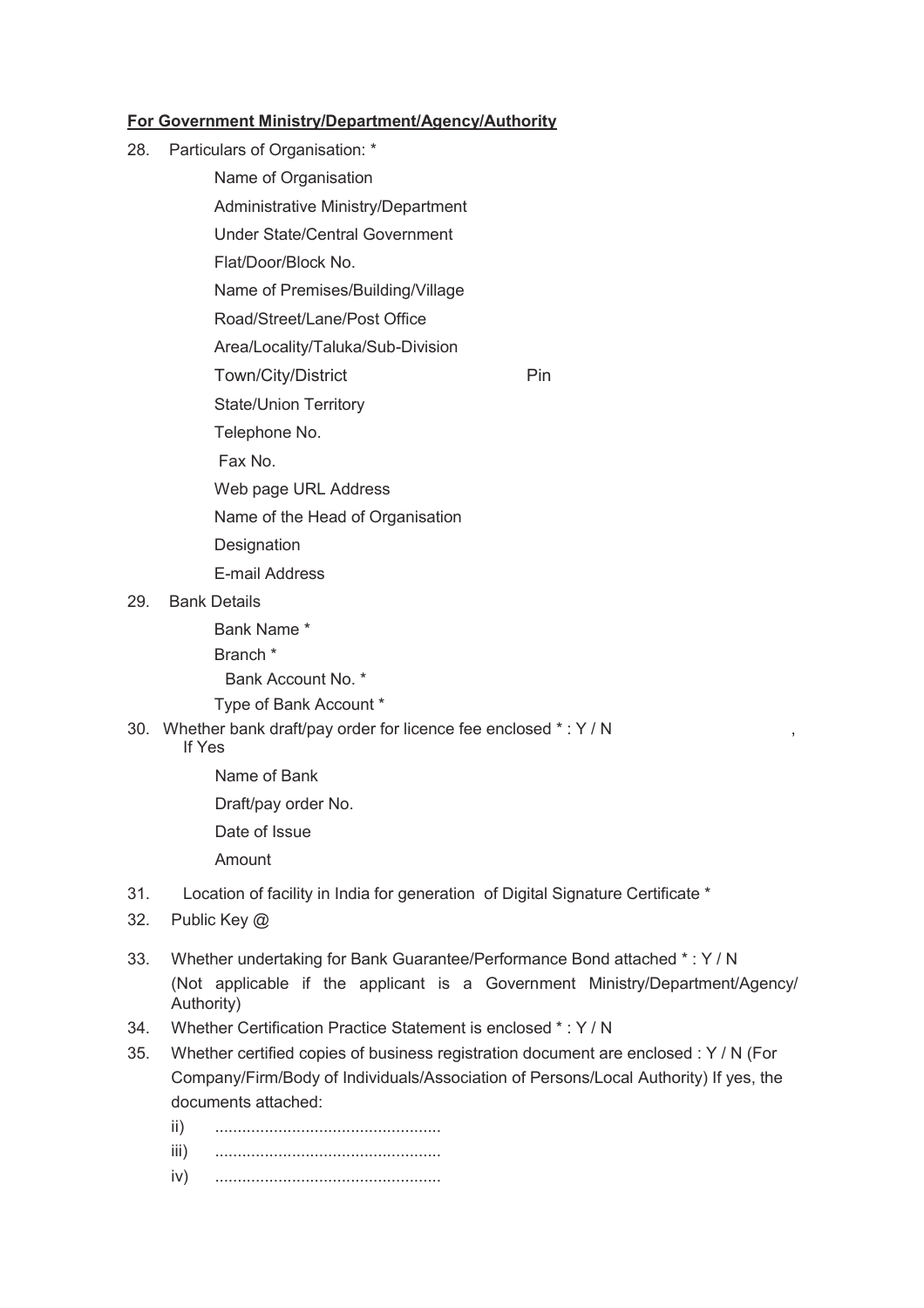# 36. Any other information

| Date           |                | Signature of the Applicant                                                                                                            |
|----------------|----------------|---------------------------------------------------------------------------------------------------------------------------------------|
| Instructions : | $\mathbf{1}$ . | Columns marked with * are mandatory.                                                                                                  |
|                | 2.             | For the columns marked with #, details for at least one is mandatory.                                                                 |
|                | 3.             | Column No. 1 to 17 are to be filled up by individual applicant.                                                                       |
|                | 4.             | Column No. 18 to 27 are to be filled up if applicant is a Company/Firm/Body of<br>Individuals/Association of Persons/Local Authority. |
|                |                |                                                                                                                                       |

- 5. Column No. 28 is to be filled up if applicant is a Government organisation.
- 6. Column Nos. 29,30,31 and 34 are to be filled by all applicants .
- 7. Column No. 32 is applicable for application for renewal of licence
- 8. Column No. 32 is applicable if applicant is a Government organisation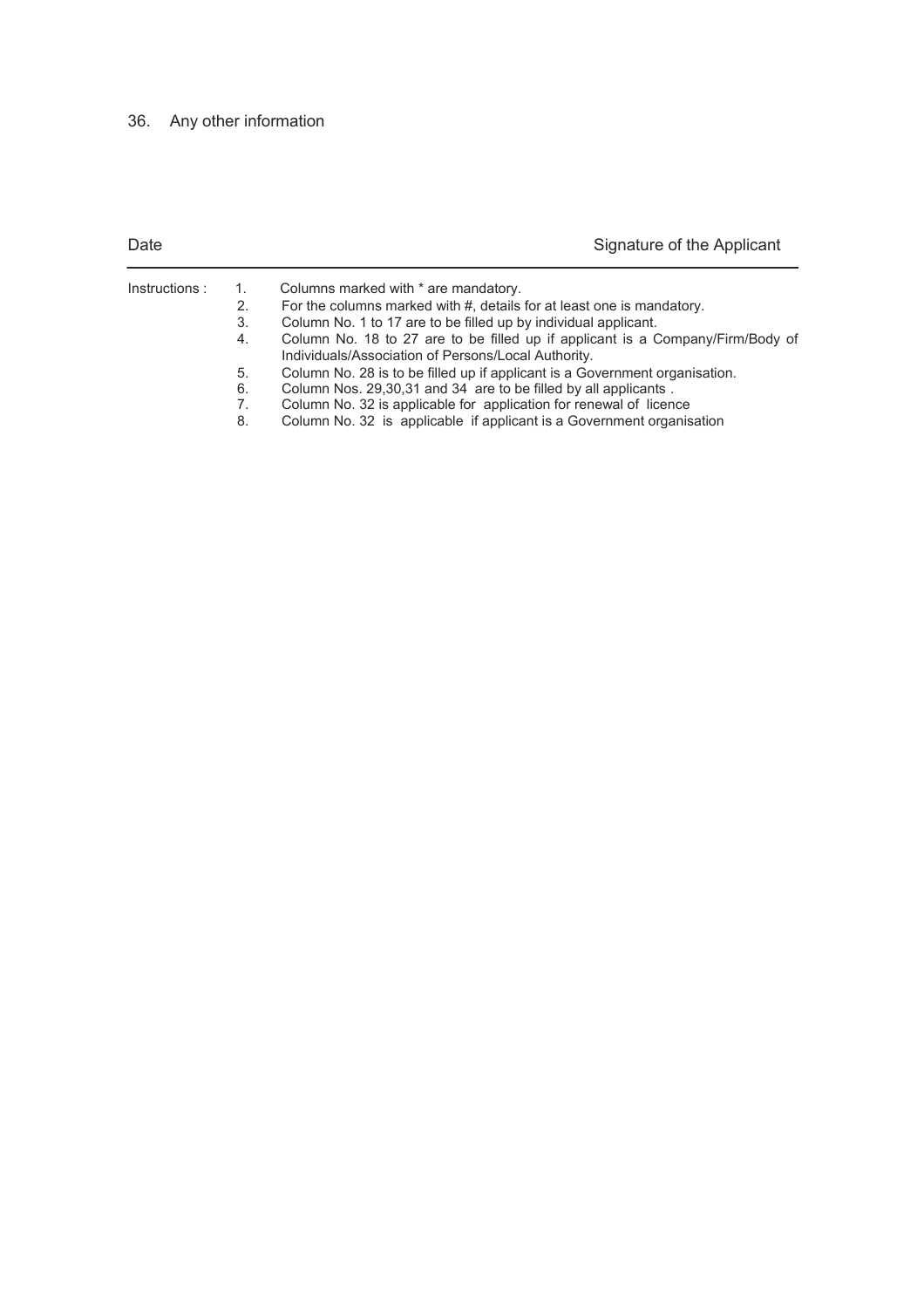# **Eligibility Criteria**

**IT(CA), Rule (8):** .Licensing of Certifying Authorities.—(1) The following persons may apply for grant of a licence to issue Digital Signature Certificates, namely:—

(**a) an individual**, being a citizen of India and having a capital of five crores of rupees or more in his business or profession;

**(b) a company** having—

- (i) paid-up capital of not less than five crores of rupees; and
- (ii) net worth of not less than fifty crores of rupees:

Provided that no company in which the equity share capital held in aggregate by the Non-resident Indians, Foreign Institutional Investors, or foreign companies, exceeds forty-nine per cent of its capital, shall be eligible for grant of licence:

Provided further that in a case where the company has been registered under the Companies Act, 1956 (1 of 1956) during the preceding financial year or in the financial year during which it applies for grant of licence under the Act and whose main object is to act as Certifying Authority, the net worth referred to in sub-clause (ii) of this clause shall be the aggregate net worth of its majority shareholders holding at least 51% of paid equity capital, being the Hindu Undivided Family, firm or company:

Provided also that the majority shareholders referred to in the second proviso shall not include Non-resident Indian, foreign national, Foreign Institutional Investor and foreign company:

Provided also that the majority shareholders of a company referred to in the second proviso whose net worth has been determined on the basis of such majority shareholders, shall not sell or transfer its equity shares held in such company—

(i) unless such a company acquires or has its own net worth of not less than fifty crores of rupees;

(ii) without prior approval of the Controller;

**(c) a firm** having—

(i)capital subscribed by all partners of not less than five crores of rupees; and (ii)net worth of not less than fifty crores of rupees:

Provided that no firm, in which the capital held in aggregate by any Nonresident Indian, and foreign national, exceeds forty-nine per cent of its capital, shall be eligible for grant of licence: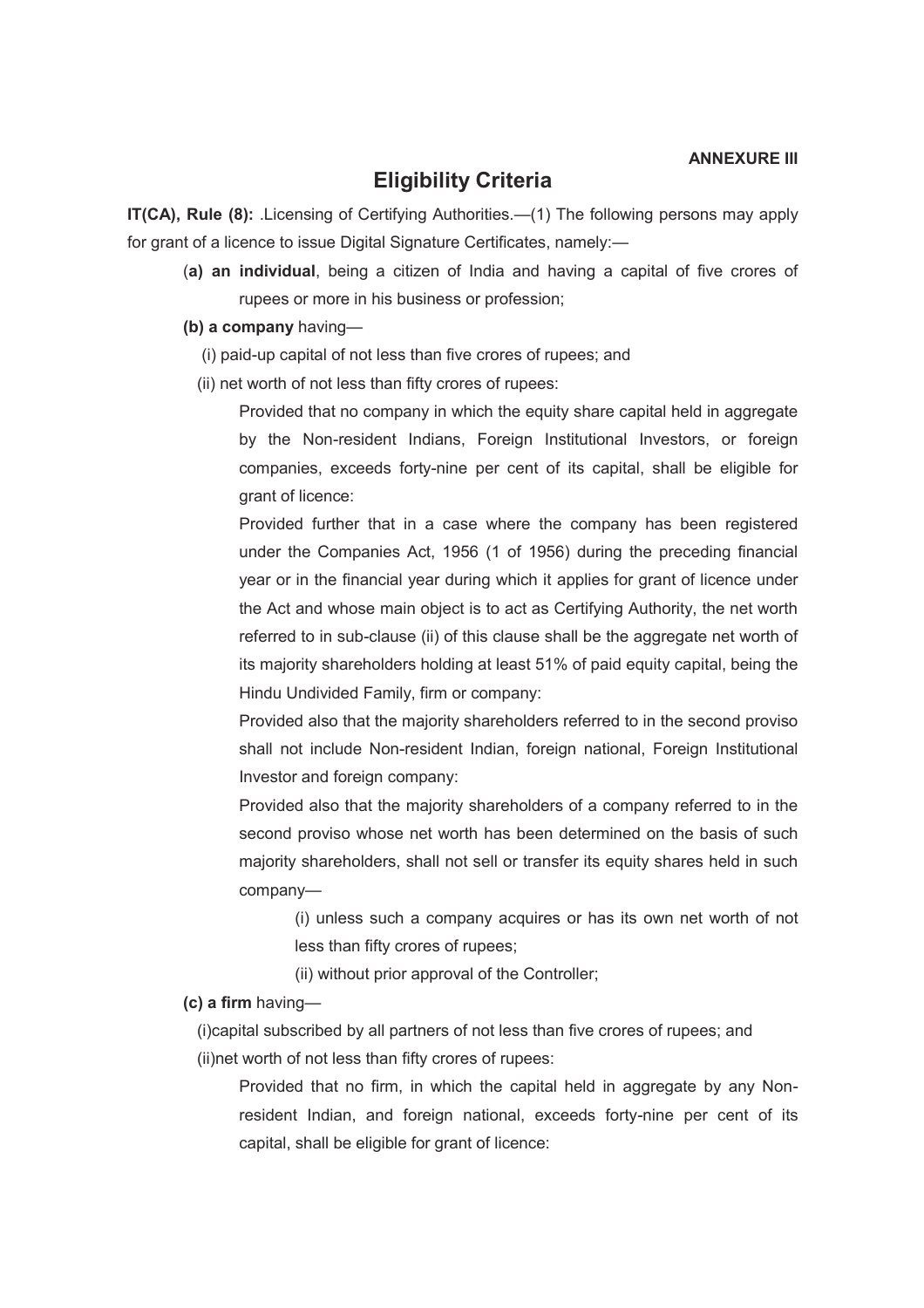Provided further that in a case where the firm has been registered under the Indian Partnership Act, 1932 (9 of 1932) during the preceding financial year or in the financial year during which it applies for grant of licence under the Act and whose main object is to act as Certifying Authority, the net worth referred to in sub-clause (ii) of this clause shall be the aggregate net worth of all of its partners:

Provided also that the partners referred to in the second proviso shall not include Non-resident Indian and foreign national:

Provided also that the partners of a firm referred to in the second proviso whose net worth has been determined on the basis of such partners, shall not sell or transfer its capital held in such firm—

(i) unless such firm has acquired or has its own net worth of not less than fifty crores of rupees;

(ii) without prior approval of the Controller;

# (d) **Central Government or a State Government or any of the Ministries or Departments, Agencies or Authorities of such Governments**.

*Explanation.*—For the purpose of this rule,—

- (i) "company" shall have the meaning assigned to it in clause 17 of section 2 of the Income-tax Act, 1961 (43 of 1961);
- (ii) "firm", "partner" and "partnership" shall have the meanings respectively assigned to them in the Indian Partnership Act, 1932 (9 of 1932); but the expression "partner" shall also include any person who, being a minor has been admitted to the benefits of partnership;
- (iii) "foreign company" shall have the meaning assigned to it in clause (23A) of section 2 of the Income-tax Act ,1961 (43 of 1961);
- (iv) "net worth" shall have the meaning assigned to it in clause (ga) of sub-section (1) of section 3 of the Sick Industrial Companies (Special Provisions) Act, 1985 (1 of 1986);
- (v) "Non-resident" shall have the meaning assigned to it as in clause 26 of section 2 of the Income-tax Act, 1961 (43 of 1961).